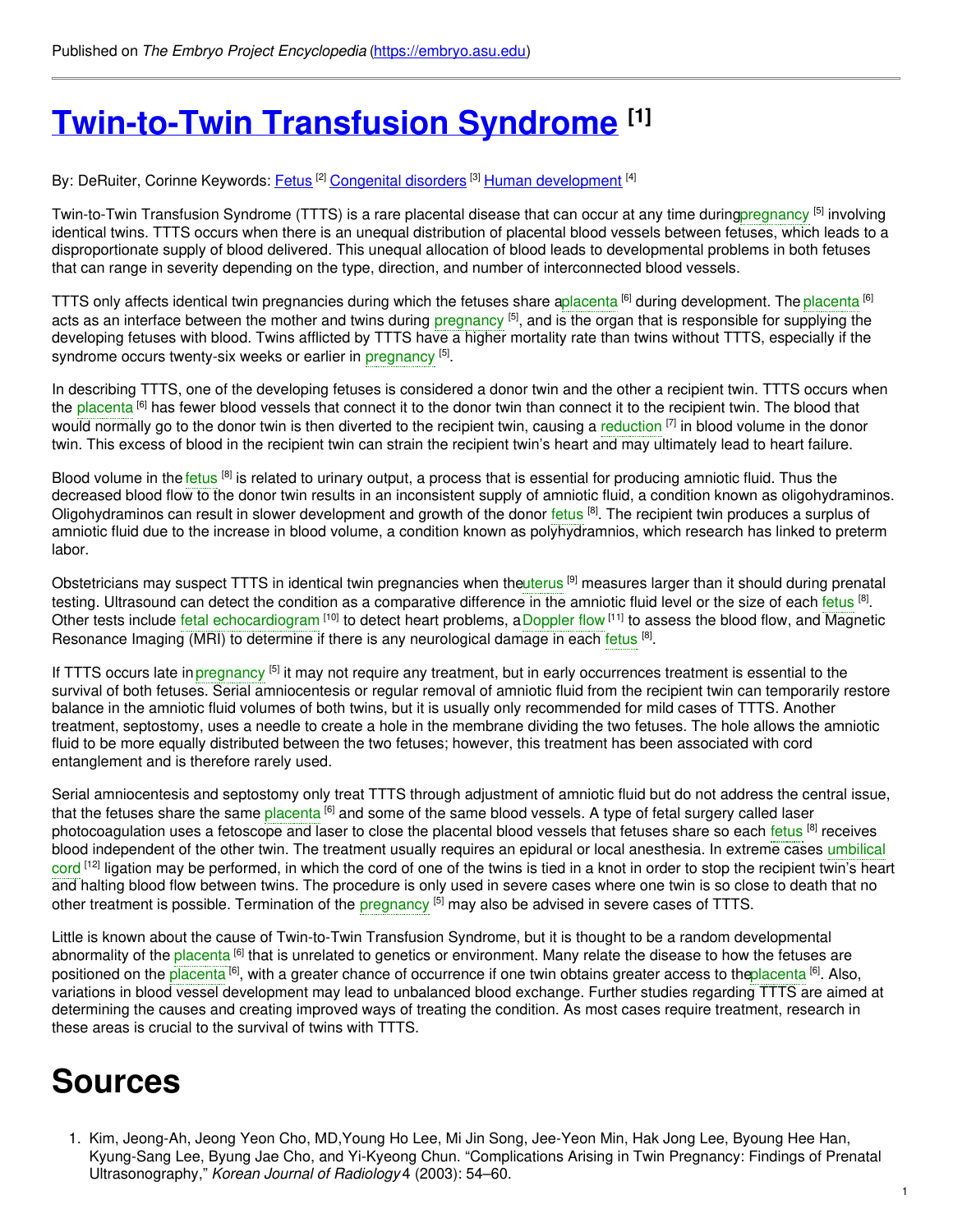- 2. Roberts, Devender. "Interventions for Twin-Twin Transfusion Syndrome: A Cochrane Review,"*Ultrasound in Obstetrics and Gynecology* 31 (2008): 701–11.
- 3. Rossi, Cristina and Vincenzo D'addario. "Twin-Twin Transfusion Syndrome,"*Minerva Ginecologica* 61 (2009): 153–65.
- 4. Van Mieghem, Tim, Liesbeth Lewi, Leonardo Gucciardo, Philip DeKoninck, Dominique Van Schoubroeck, Ronald Devlieger, and Jan Deprest. "The Fetal Heart in Twin-to-Twin Transfusion Syndrome." *International Journal of Pediatrics* (2010)- 379792. <u><http://www.ncbi.nlm.nih.gov/pubmed/20811613></u> <sup>[13]</sup> (Accessed September 9, 2010)
- 5. Yang, X. "Fetoscopic Laser Photocoagulation in the Management of Twin-Twin Transfusion Syndrome: Local Experience from Hong Kong," *Hong Kong Medical Journal*(2010): 275–81.

Twin-to-Twin Transfusion Syndrome (TTTS) is a rare placental disease that can occur at any time during pregnancy involving identical twins. TTTS occurs when there is an unequal distribution of placental blood vessels between fetuses, which leads to a disproportionate supply of blood delivered. This unequal allocation of blood leads to developmental problems in both fetuses that can range in severity depending on the type, direction, and number of interconnected blood vessels.

### **Subject**

Fetofetal [Transfusion](https://embryo.asu.edu/medical-subject-headings/fetofetal-transfusion)<sup>[14]</sup>

### **Topic**

[Disorders](https://embryo.asu.edu/topics/disorders)<sup>[15]</sup> [Reproduction](https://embryo.asu.edu/topics/reproduction)<sup>[16]</sup>

### **Publisher**

Arizona State University. School of Life Sciences. Center for Biology and Society. Embryo Project Encyclopedia.

### **Rights**

© Arizona Board of Regents Licensed as Creative Commons Attribution-NonCommercial-Share Alike 3.0 Unported (CC BY-NC-SA 3.0) http://creativecommons.org/licenses/by-nc-sa/3.0/

### **Format**

[Articles](https://embryo.asu.edu/formats/articles) <sup>[17]</sup>

**Last Modified** Wednesday, July 4, 2018 - 04:40

**DC Date Accessioned**

Friday, May 25, 2012 - 15:46

## **DC Date Available**

Friday, May 25, 2012 - 15:46

### **DC Date Created**

2011-08-16

## **DC Date Created Standard**

Tuesday, August 16, 2011 - 07:00

[Contact](https://embryo.asu.edu/contact) Us

© 2021 Arizona Board of Regents

The Embryo Project at Arizona State University, 1711 South Rural Road, Tempe Arizona 85287, United States

**Source URL:** https://embryo.asu.edu/pages/twin-twin-transfusion-syndrome

#### **Links**

- [4] https://embryo.asu.edu/keywords/human-development
- [5] https://embryo.asu.edu/search?text=pregnancy
- [6] https://embryo.asu.edu/search?text=placenta
- [7] https://embryo.asu.edu/search?text=reduction
- [8] https://embryo.asu.edu/search?text=fetus

<sup>[1]</sup> https://embryo.asu.edu/pages/twin-twin-transfusion-syndrome

<sup>[2]</sup> https://embryo.asu.edu/keywords/fetus

<sup>[3]</sup> https://embryo.asu.edu/keywords/congenital-disorders